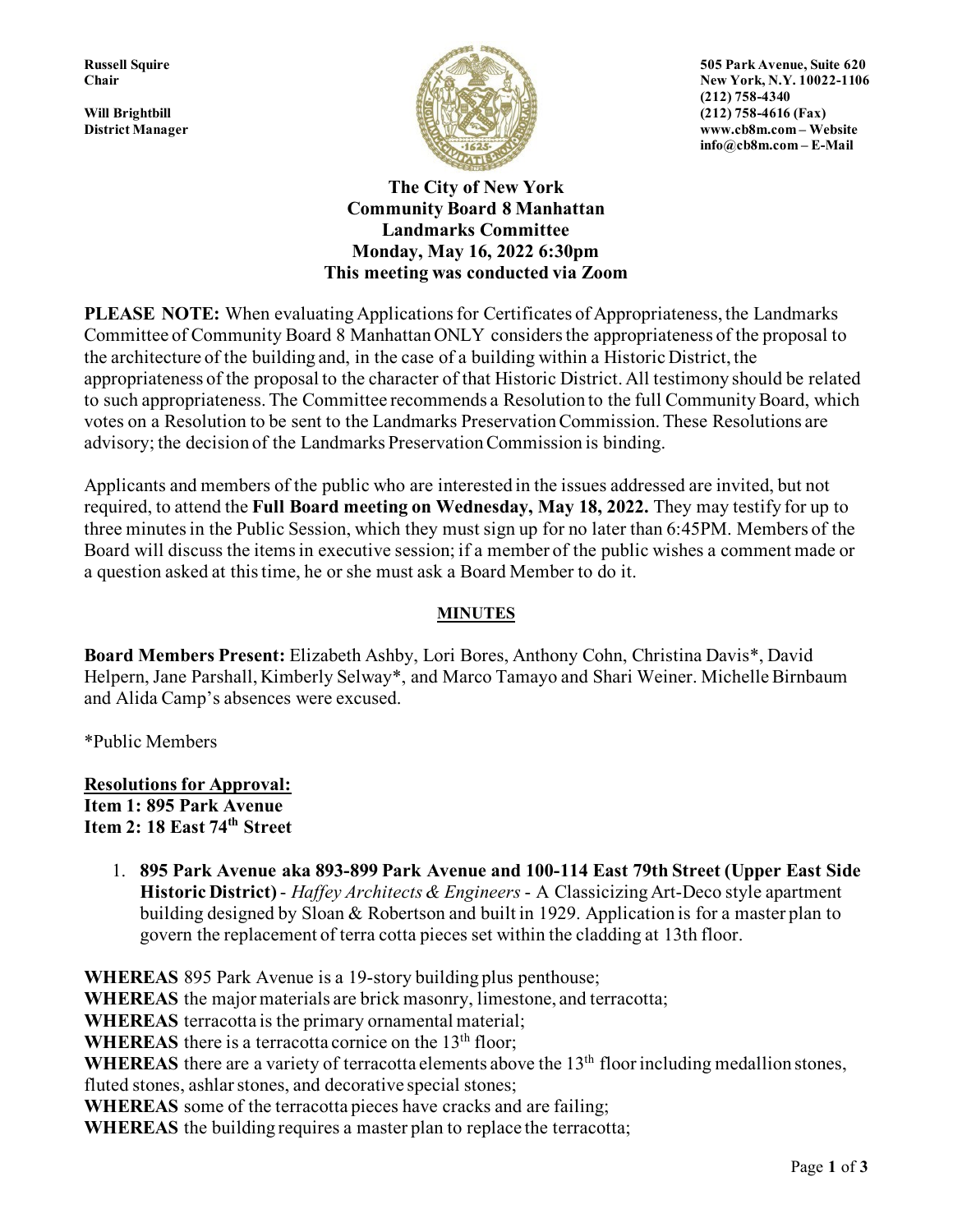**WHEREAS** the terracotta has an unglazed finish;

**WHEREAS** cast stone, which is stronger and more durable than terracotta, has been selected as the replacement material;

**WHEREAS** some terracotta pieces have already been replaced successfully with cast stone;

**WHEREAS** the terracotta is hollow, and the attachments rely on filing voids with mortar and or supporting with brick masonry, installation techniques that cannot be verified as the supporting materials cannot be inspected after installation;

**WHEREAS** the cast stone cornice pieces can be attached with steel rods welded to steel within the building or cast stone ornamental elements can be cast with steel frames that can be welded to steel within the building;

**WHEREAS** the steel connections are stronger than the mortar and/or masonry connections and the connections can be viewed, and the welds inspected;

**WHEREAS** installing cast stone enables a simpler flashing detail than installing terracotta;

**WHEREAS** the shapes and three-dimensional designs of the terracotta pieces can be replicated in cast stone;

**WHEREAS** the architectural character and the weather tightness of the building will be better protected with cast stone than terracotta;

**WHEREAS** the cast stone material as proposed for 895 Park Avenue is appropriate and contextual within the historic district;

**THEREFORE,** this application is approved as presented.

**9 In Favor:** (Ashby, Bores, Chu, Cohn, Helpern, Parshall, Phillips, Tamayo, Weiner)

**2 Public Members in Favor:** (Davis, Selway)

2. **18 East 74th Street (Upper East Side Historic District)** - *Michael Zenreich, Architect* - An Italianate neo-Italian Renaissance four-story residence designed by an unknown architect and constructed in 1871 and altered in 1921. Application is for reconstruction of penthouse, construction of elevator bulkhead, reconstruction of rear elevation.

**WHEREAS** 18 East 74th Street is a neo-Italian Renaissance 4-story residence constructed in 1871 (architect unknown) and altered in 1921;

**WHEREAS** the volume of the penthouse will not change at 540 sq. ft.;

**WHEREAS** the penthouse will be relocated/pushed back 12'6" from front elevation;

**WHEREAS** the 540 sq. ft. volume of the penthouse will not change;

**WHEREAS** the stair bulkhead at the roof will be removed and replaced with a new elevator bulkhead; **WHEREAS** the new elevator bulkhead will be constructed in the former location of the penthouse (now pushed back);

**WHEREAS** the new elevator bulkhead will rise 4' above the roof of the reconstructed penthouse;

**WHEREAS** the height of the penthouse will remain unchanged at 9'; the height of the elevator

bulkhead is 13' — the elevator bulkhead will extend 4' above the penthouse roof;

**WHEREAS** the penthouse level roof will be finished with a deck;

**WHEREAS** at the roof, there will be the added volume of the elevator extension — very minimally visible from the public way;

**WHEREAS** at the rear, there is an existing extension into the rear yard that presents as a "dog leg"; this "dog leg" provides a west facing elevation for 18 East 74th Street;

WHEREAS the applicant proposes to pull back the southern face of the "dog leg" to enlarge the area of the rear yard rear yard;

**WHEREAS** the distance from the "dog leg" to the property line will increase from 20' to 22'10"; the remaining back yard is set back 30' from the property line;